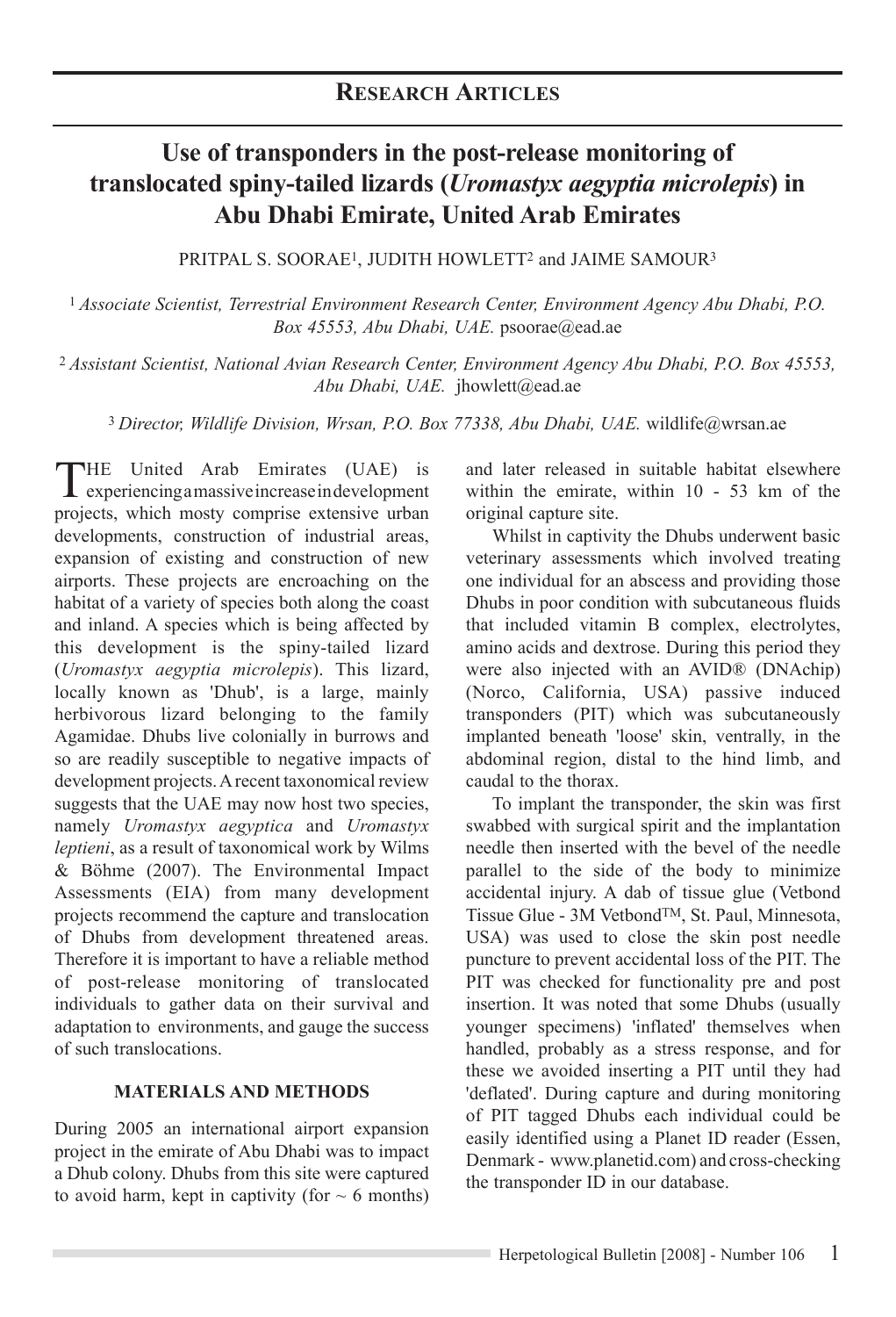| <b>Male Dhub lizard</b>         | 12th October 2005   |                                                                     | 4th July $2006*$      |                   | $21st$ August $2006*$ |                     |
|---------------------------------|---------------------|---------------------------------------------------------------------|-----------------------|-------------------|-----------------------|---------------------|
| <b>AVID®</b><br>977200000431465 | weight $(g)$<br>855 | length (cm)<br>n/a                                                  | weight $(g)$<br>1.050 | length (cm)<br>55 | weight $(g)$<br>1040  | length (cm)<br>56.2 |
|                                 |                     | * the same individual was recaptured twice in July and August 2006. |                       |                   |                       |                     |

**Table 1**. The weight and length of '*Dhub*' over a period of 11 months with two recapture occasions

#### **RESULTS**

One of the Dhubs captured at the Abu Dhabi International Airport site (N 24.445126<sup>o</sup>, E 54.642424o) in approximately mid-2005 was released at Wrsan farm (N 24.609011o, E 54.801969o) of Abu Dhabi Emirate in October 2005 which was approximately 24 km from the original capture site. This Dhub was part of a group of 13 individuals that were released and had been implanted with AVID® transponders. This Dhub was recaptured during a routine health survey of Dhubs in Wrsan and a radiograph revealed a transponder whose unique ID was recorded (see Fig. 1). This individual also had a complete physical examination including weighing and measuring, blood sampling for haematology, blood chemistry analyses, faecal sampling and oral swabbing for parasite analysis and microbiology examination (Table 1).

#### **DISCUSSION**

PIT tags have been used successfully to mark many species, including pets, saker falcons, and a variety of wildlife (see www.avidmicrochip.com & www.arrowheadreptilerescue.org / wildlife / pittag.htm). Our work shows that the use of transponders can provide a safe method for the post-release monitoring of Dhubs, which can be individually identified using a PIT reader. Other methods of marking, such as the use of ink, are not permanent as these marks will gradually disappear after successive sloughing of the skin (Bennett, 1999). There have been reports of dead Dhubs being found with numbers written on their dorsum, however, because there is no unified numbering scheme there has been no way of knowing which project captured and released these Dhubs. Other methods such as the use of colored beads or belts can also pose a certain degree of risk to individual lizards and can also

be lost or dislodged (Bennett, 1999). Whilst in captivity there was some mortality of Dhubs, and in a number of cases the highly decomposed/dried carcasses were still identifiable as the PIT's were still present. However, in some cases the PIT was not detected with a reader indicating a loss of the PIT to an individual.



Figure 1. X-ray of 'Dhub' lizard showing transponder on left thoracic side

#### **CONCULUSION**

The use of transponders can provide a safe and reliable way of post-release monitoring of Dhubs. Projects undertaking translocations should be encouraged to use transponders and the unique ID stored in a central database. Translocation projects involving Dhubs should be set up as proper mark